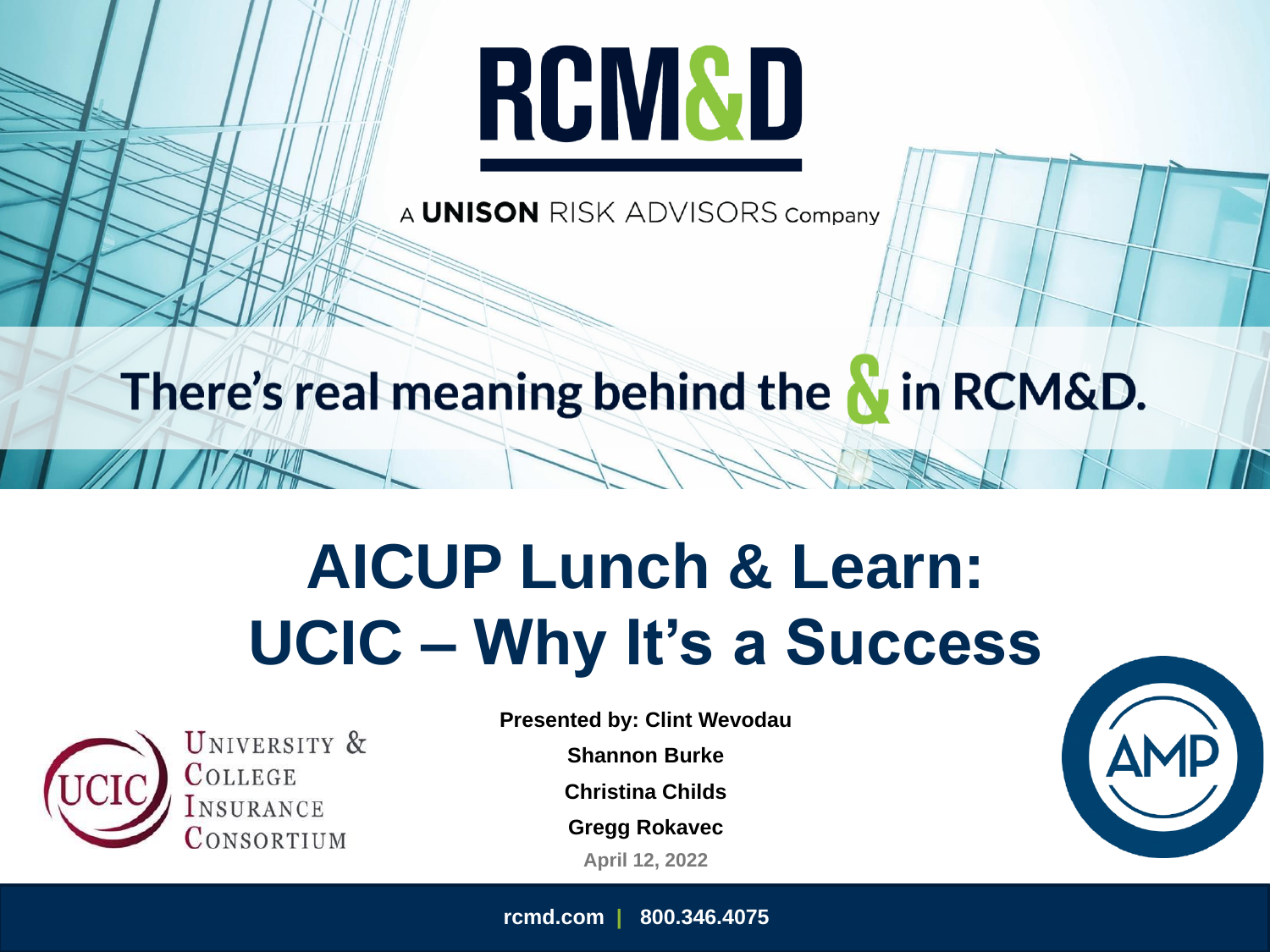

### **Team Introductions**



- » Clint Wevodau, UCIC Program Administrator
- » Shannon Burke, Claims Consultant
- » Christina Childs, Risk Consultant
- » Gregg Rokavec, Bucknell U Risk Manager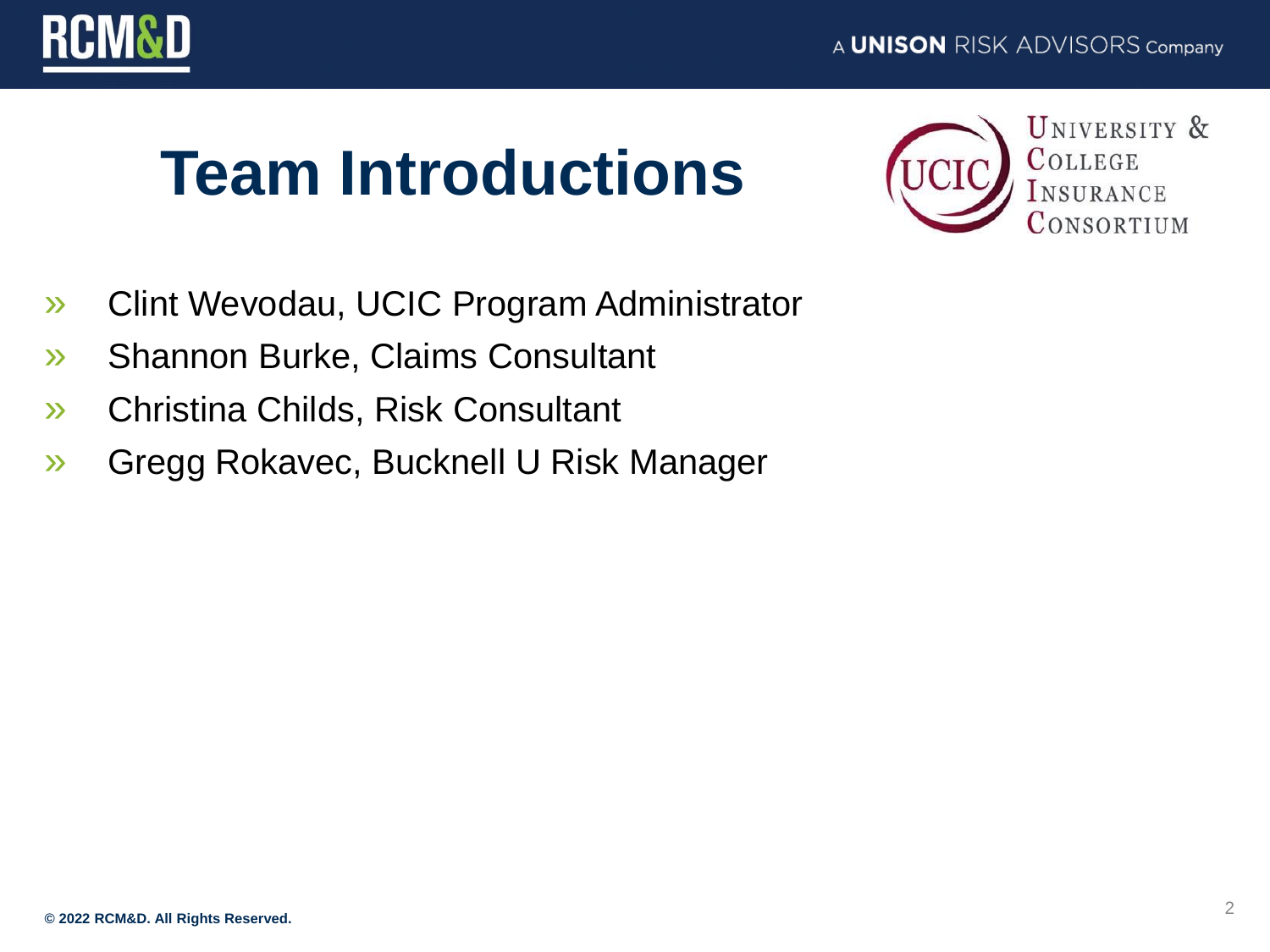







- » Mission/description of UCIC
- » Program functionality
- » Claim review process and statistics
- » Post injury management practices
- » Bucknell University case study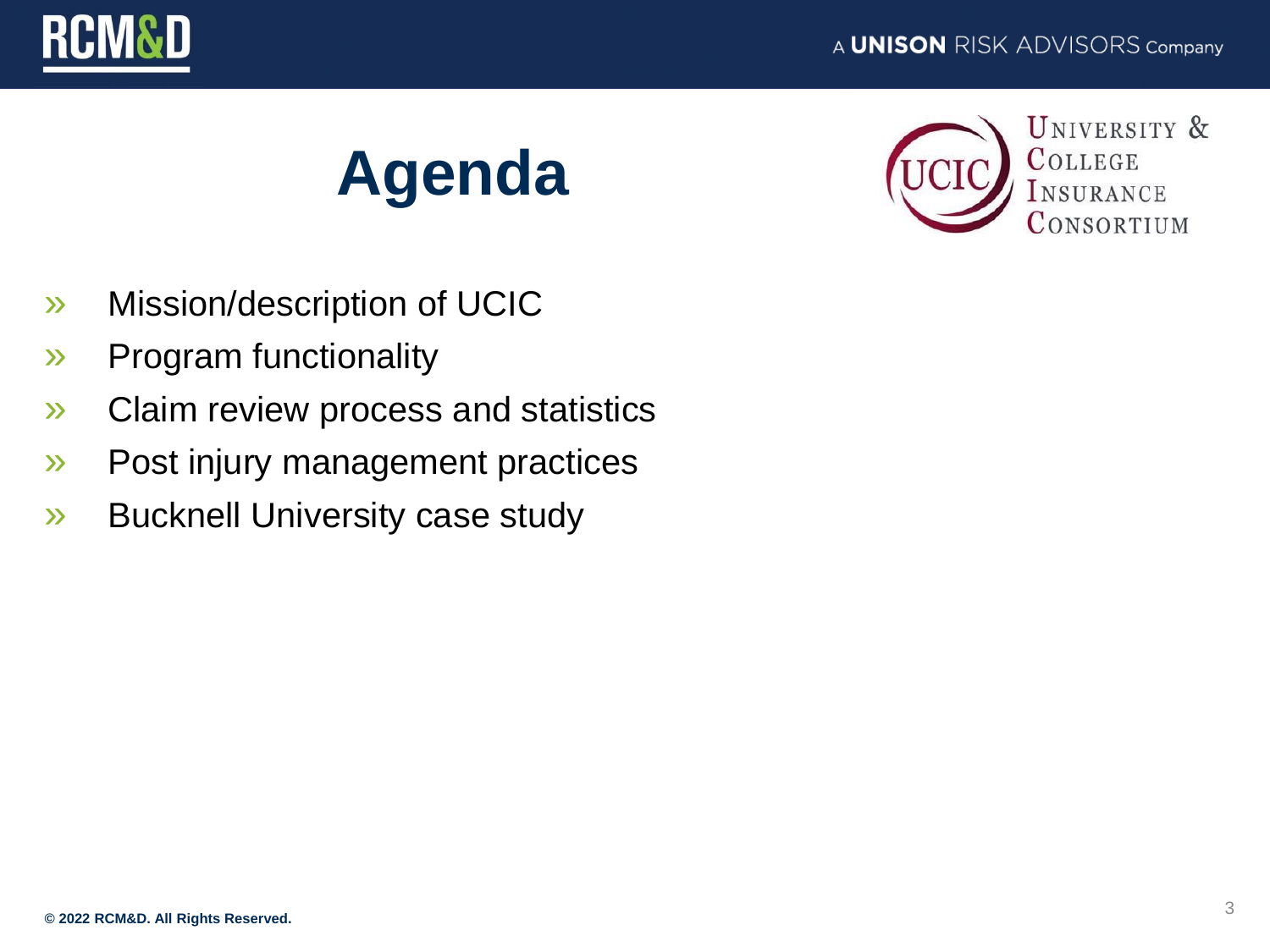

# **UCIC Description**



- » Self-insured workers' compensation (WC) trust established on 7/1/02 for PA non-profit schools
- » Membership consists of 19 schools
- » Regulated by PA Labor and Industry
- » Represents \$2.7 million of annual WC risk financing costs
- » Excess WC coverage procured to limit catastrophic losses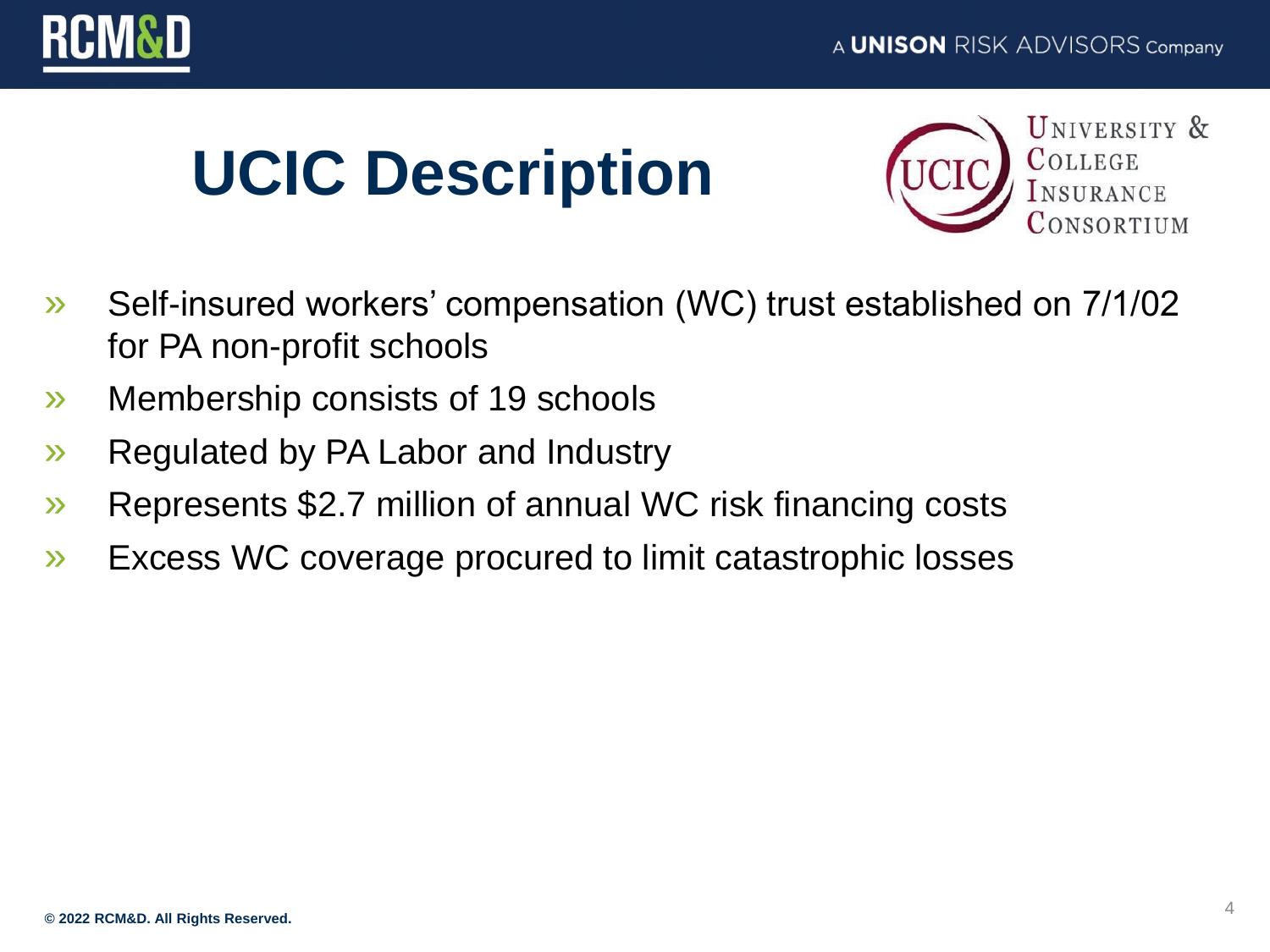



# **UCIC Mission**



- » Provide WC coverage for it's PA education members
	- Deliver coverage stability and protection from potential volatility in commercial market
	- Provide prompt, accurate and engaging claims management services
	- Member collaboration on pre and post injury management best practices
		- › Reduction of WC costs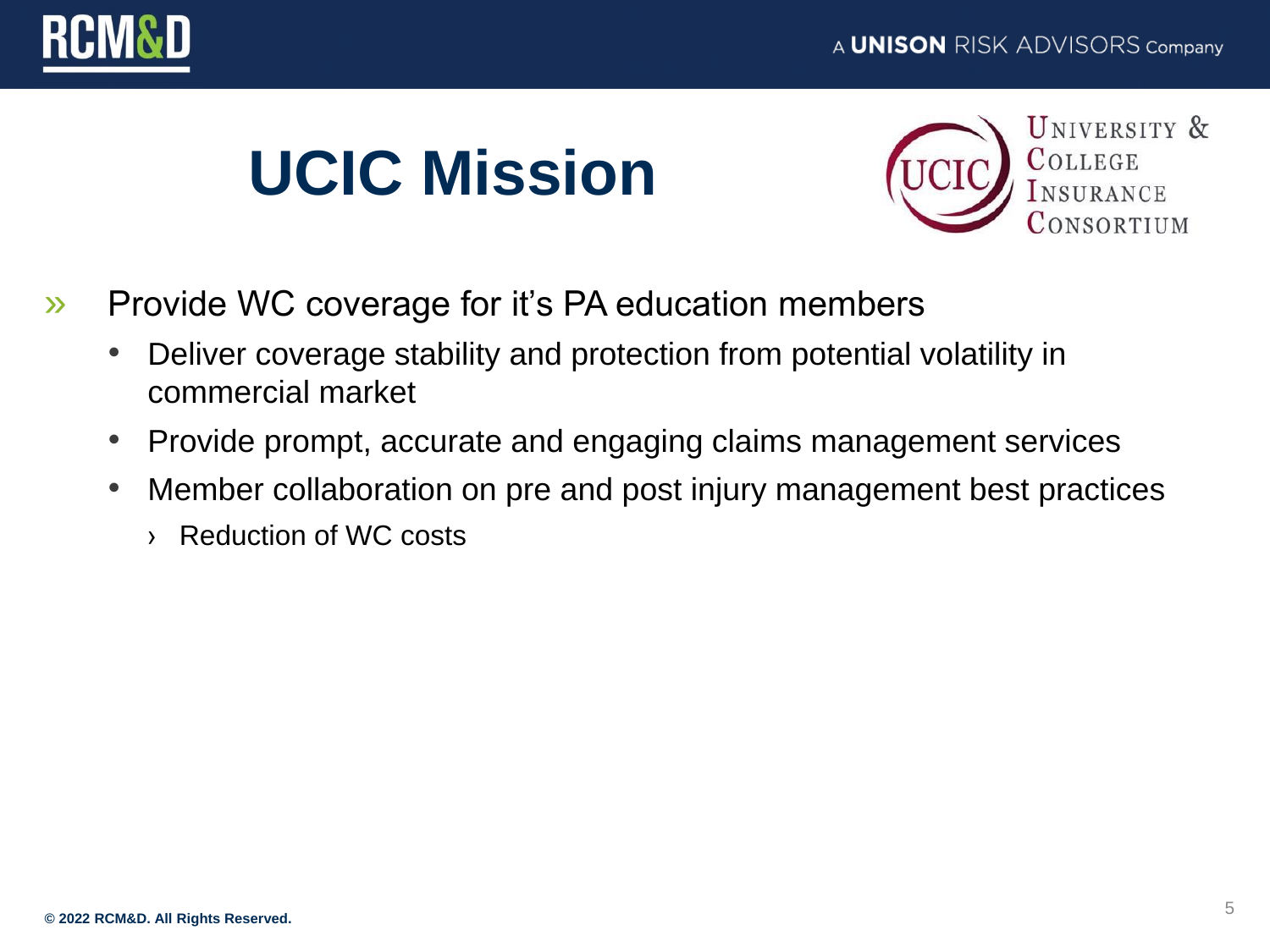



# **UCIC Functionality**



- » Legal entity (UCIC) owned by the members
- » Governed by nine-member board of trustees (BOT) and bylaws
	- Two at-large BOT positions (serve 2yr terms)
	- BOT meets quarterly
- » Each member appoints a delegate to represent their interests (annual meeting) and vote on at-large board members
- » Committees:
	- Safety leadership
	- Investment
	- Audit
- » Dividends from surplus monies
	- Excess funds
	- Surplus transfer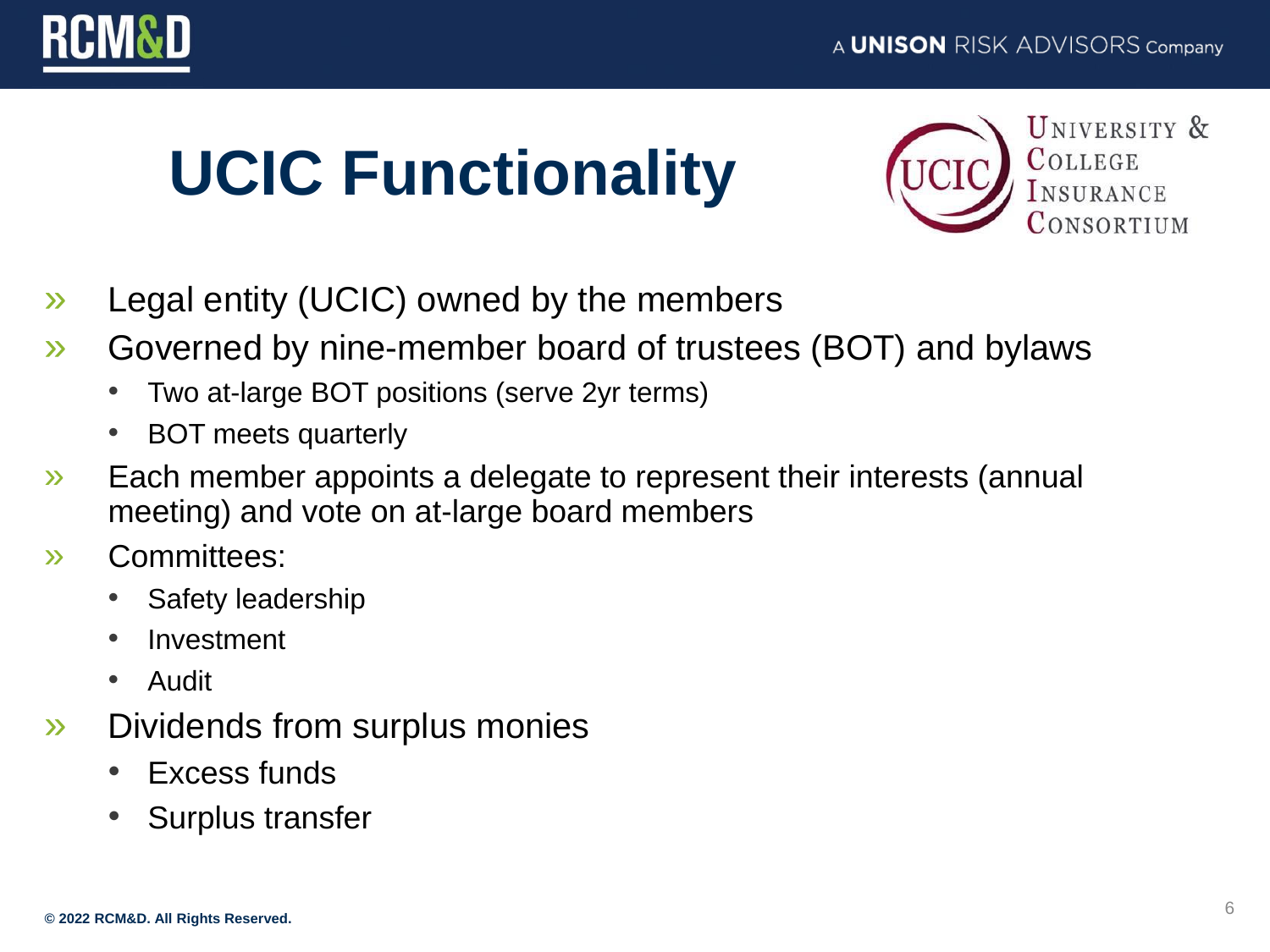

# **UCIC Functionality**



- » Joining UCIC
- » Service providers:
	- Legal
	- Actuarial
	- Financial
	- Administration and risk control
	- Claims management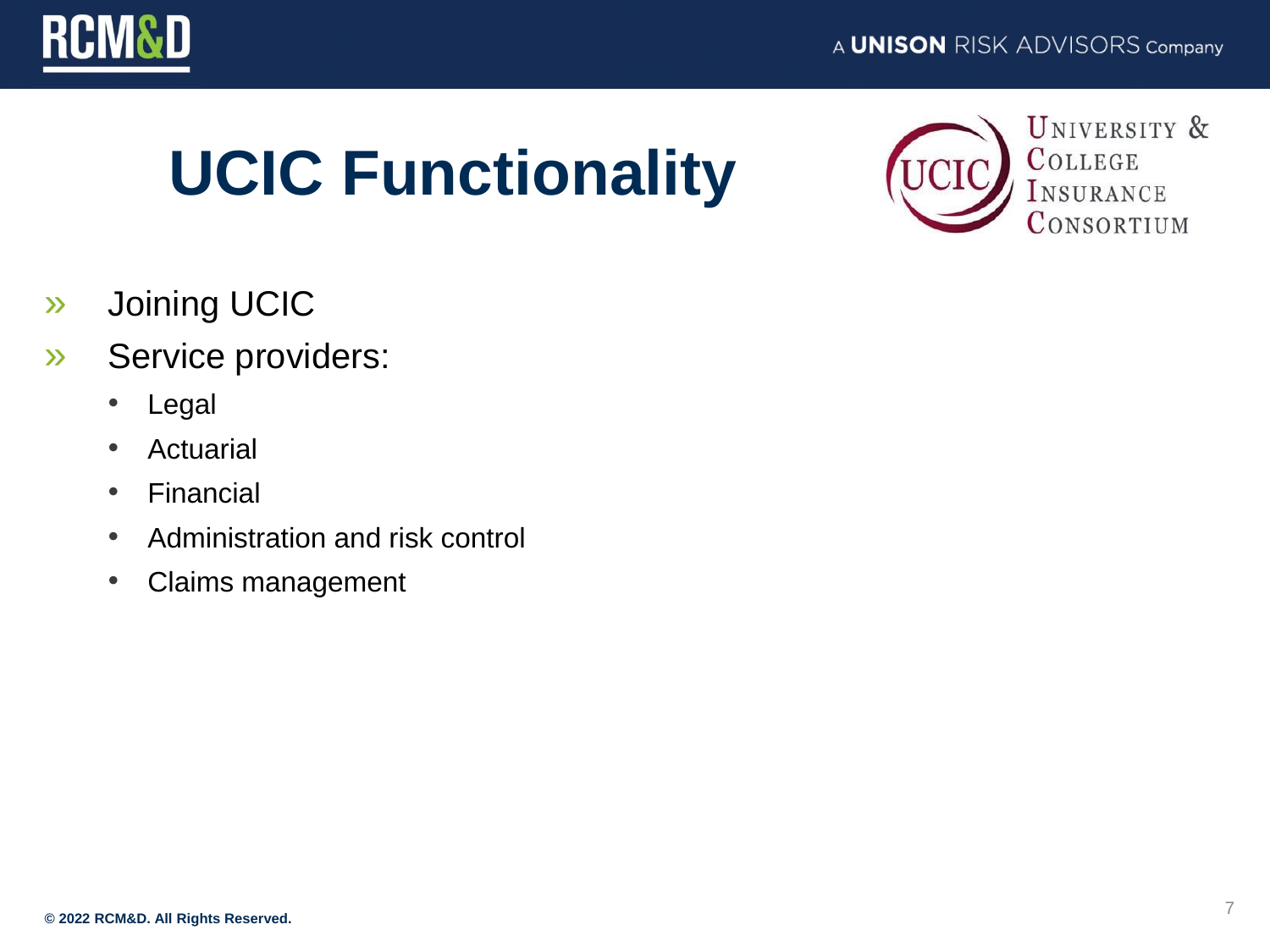

### **Claims**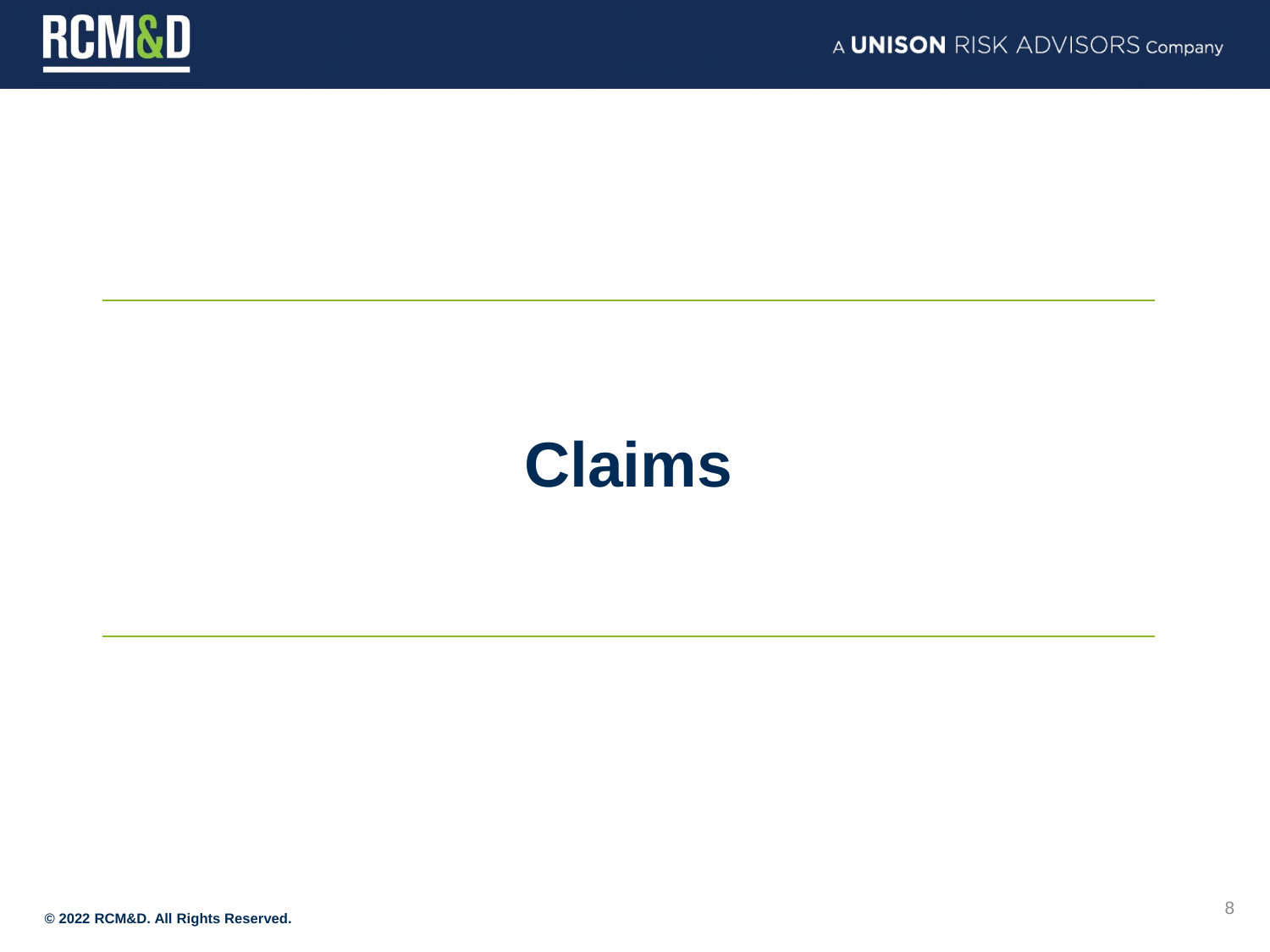

### **Employer 360 Claim Solution**

### **SISCO**

A **UNISON** RISK ADVISORS Company

#### **Evaluate your Program**

Analyze your existing program and work with your team to determine your needs and goals.

#### Keep you Informed

Hold claim status meetings to discuss any open claims, ensure that the claims are reserved appropriately, review current plan of action and file closures.

#### Monitor and Advocate on your Behalf

Advocate for you and your employees by making sure that injured workers are receiving quality medical treatment, return to work as soon as possible and that the insurance carrier or TPA is handling the claim in a cost-effective and timely manner.

#### **Communicate with your Carrier or TPA**

Communicate any information regarding a claim including medical status, return-to-work status, or concerns to the insurance carrier or TPA

#### **Review Existing Claims**

Review and monitor all open claims in an effort to develop a plan of action for release from medical treatment, return-to-work and closure. Bring the claim to closure and actively monitor claim reserves.

#### **Provide Recommendations for Improvements**

Identify areas that may benefit from improvements, or develop a program to be implemented.

#### Implement your Improved Program

Implement your new program including the creation of supporting materials such as reporting forms. policies, education and employee communication. Work with your team to introduce the new program to the entire organization.

#### **Investigate New Claims**

Conduct an initial investigation by gathering information from you, your employee, witnesses and medical professionals.

#### **Early Intervention**

Initiate early contact between a nurse case manager and the employee to establish a positive relationship, ensure timely service delivery, and foster effective treatment and rehabilitation strategies to ultimately control the claim.

#### **Facilitate Return-to-Work**

Contact the employee and medical professional in an effort to facilitate return-to-work and medical treatment. Communicate this information to the claim adjuster.

#### **Proven Results**

Clients who use SISCO's Employer 360 Claim Solution found that injured employees were able to return to work faster while maintaining high-quality medical treatment. These clients experienced, on average:

reduction in indemnity claims

reduction in attorney representation

77% decrease in medical & indemnity payments

siscoclaims.com | 888.377.7263

**Claim Solution** 

**D**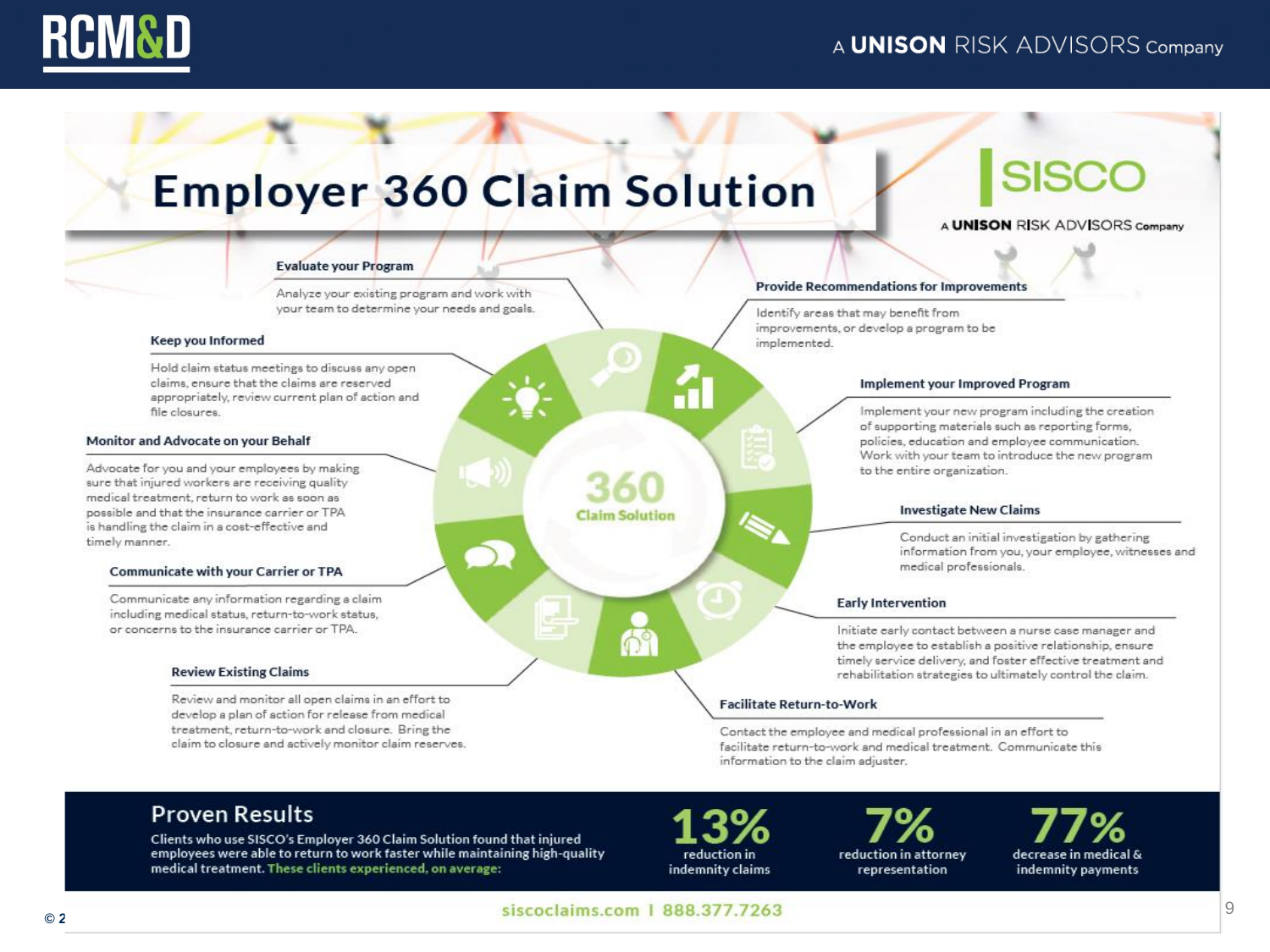

### **Frequency by Policy Year 1/1/2017 – 12/31/2021 Valued as of 12/31/2021**



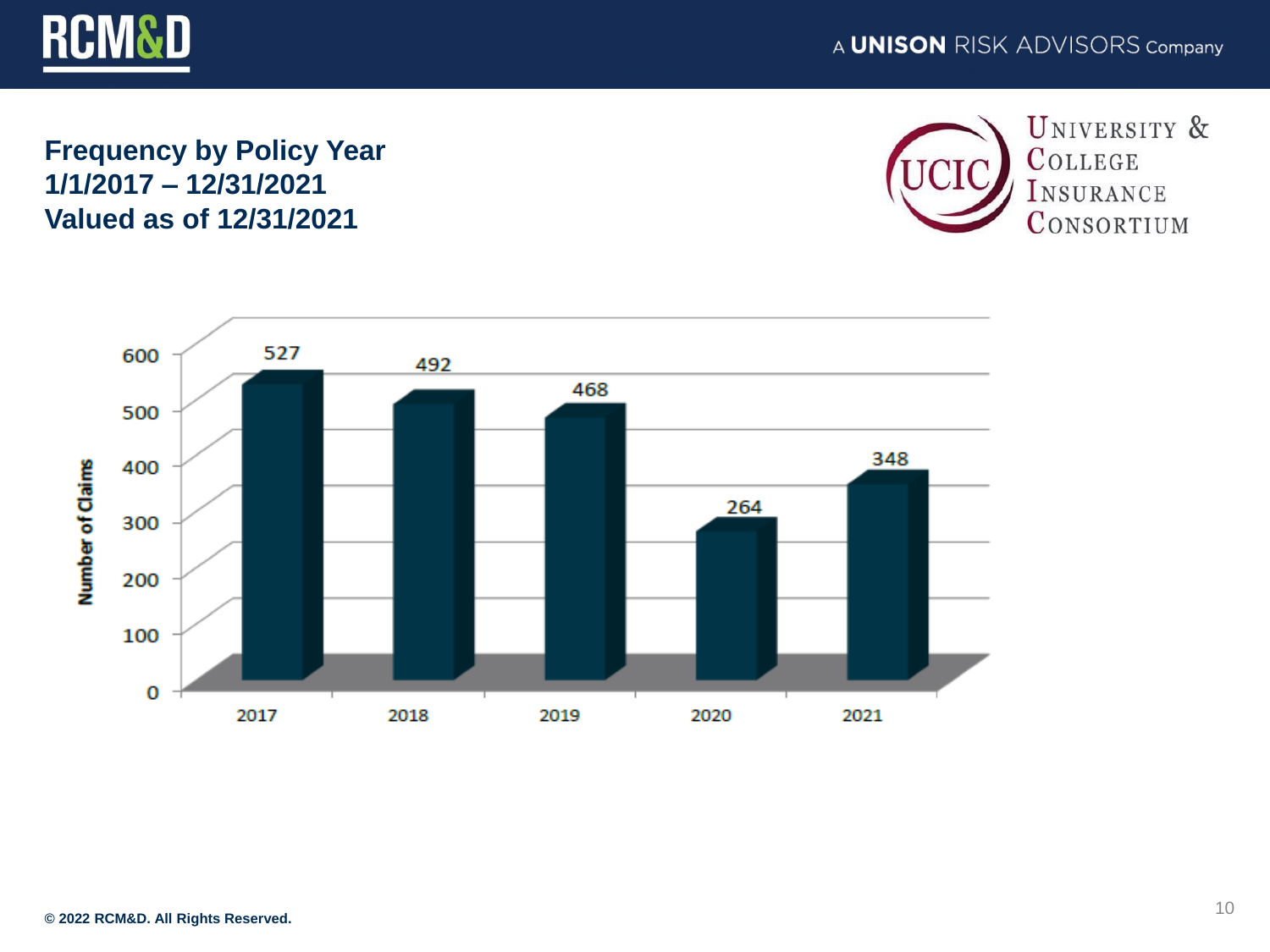

#### A **UNISON** RISK ADVISORS Company

### **Severity by Policy Year 1/1/2017 to 12/31/2021 Valued as of 12/31/2021**



UNIVERSITY & COLLEGE INSURANCE CONSORTIUM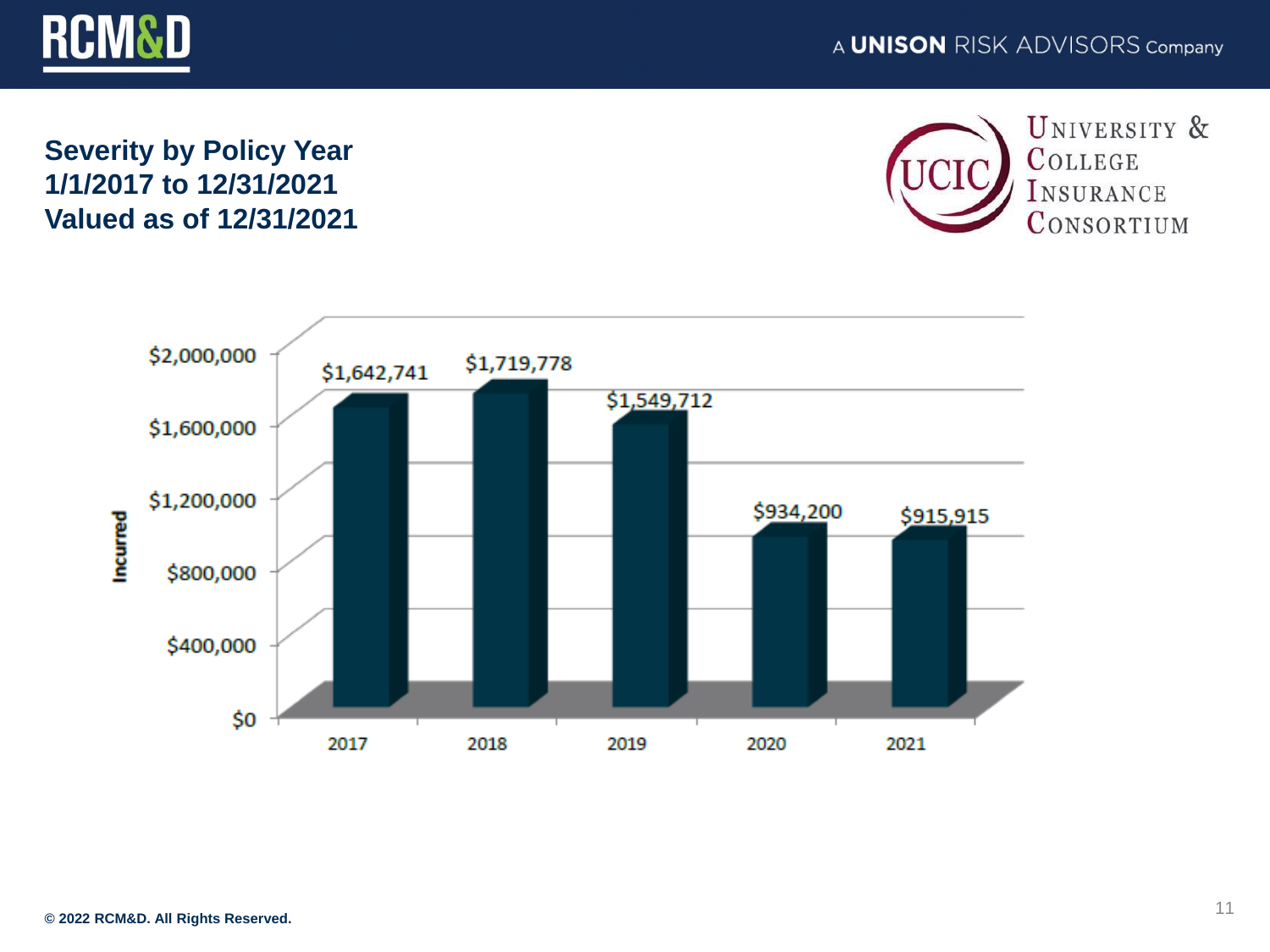

### **Temporary Total Disability Analysis 1/1/2021 – 12/31/2021 Valued as of 12/31/2021**



| <b>Claim Year</b> | <b>Number TTD</b><br><b>Claims</b> | <b>Total TTD</b><br><b>Amount Paid</b> | <b>TTD Days</b> | <b>Average Cost per</b><br><b>TTD Claim</b> | % of TTD<br><b>Claims</b> | % of Money<br>From TTD<br><b>Spent</b> |
|-------------------|------------------------------------|----------------------------------------|-----------------|---------------------------------------------|---------------------------|----------------------------------------|
|                   | <b>Total Claims</b>                | <b>Total Paid</b>                      |                 |                                             |                           |                                        |
|                   |                                    |                                        |                 |                                             |                           |                                        |
| 2017              | 38                                 | \$255,036.55                           | 3,543           | \$6,711.49                                  | 7%                        | 16%                                    |
|                   | 527                                | \$1,622,413.27                         |                 |                                             |                           |                                        |
|                   |                                    |                                        |                 |                                             |                           |                                        |
| 2018              | 49                                 | \$233,247.13                           | 4,122           | \$4,760.15                                  | 10%                       | 14%                                    |
|                   | 492                                | \$1,719,778.02                         |                 |                                             |                           |                                        |
|                   |                                    |                                        |                 |                                             |                           |                                        |
| 2019              | 49                                 | \$162,518.15                           | 2,172           | \$3,316.70                                  | 10%                       | 11%                                    |
|                   | 468                                | \$1,429,066.27                         |                 |                                             |                           |                                        |
|                   |                                    |                                        |                 |                                             |                           |                                        |
| 2020              | 39                                 | \$128,068.02                           | 2,007           | \$3,283.80                                  | 15%                       | 16%                                    |
|                   | 264                                | \$800,001.32                           |                 |                                             |                           |                                        |
|                   |                                    |                                        |                 |                                             |                           |                                        |
| 2021              | 47                                 | \$126,605.73                           | 1,679           | \$2,693.74                                  | 14%                       | 20%                                    |
|                   | 348                                | \$626,110.79                           |                 |                                             |                           |                                        |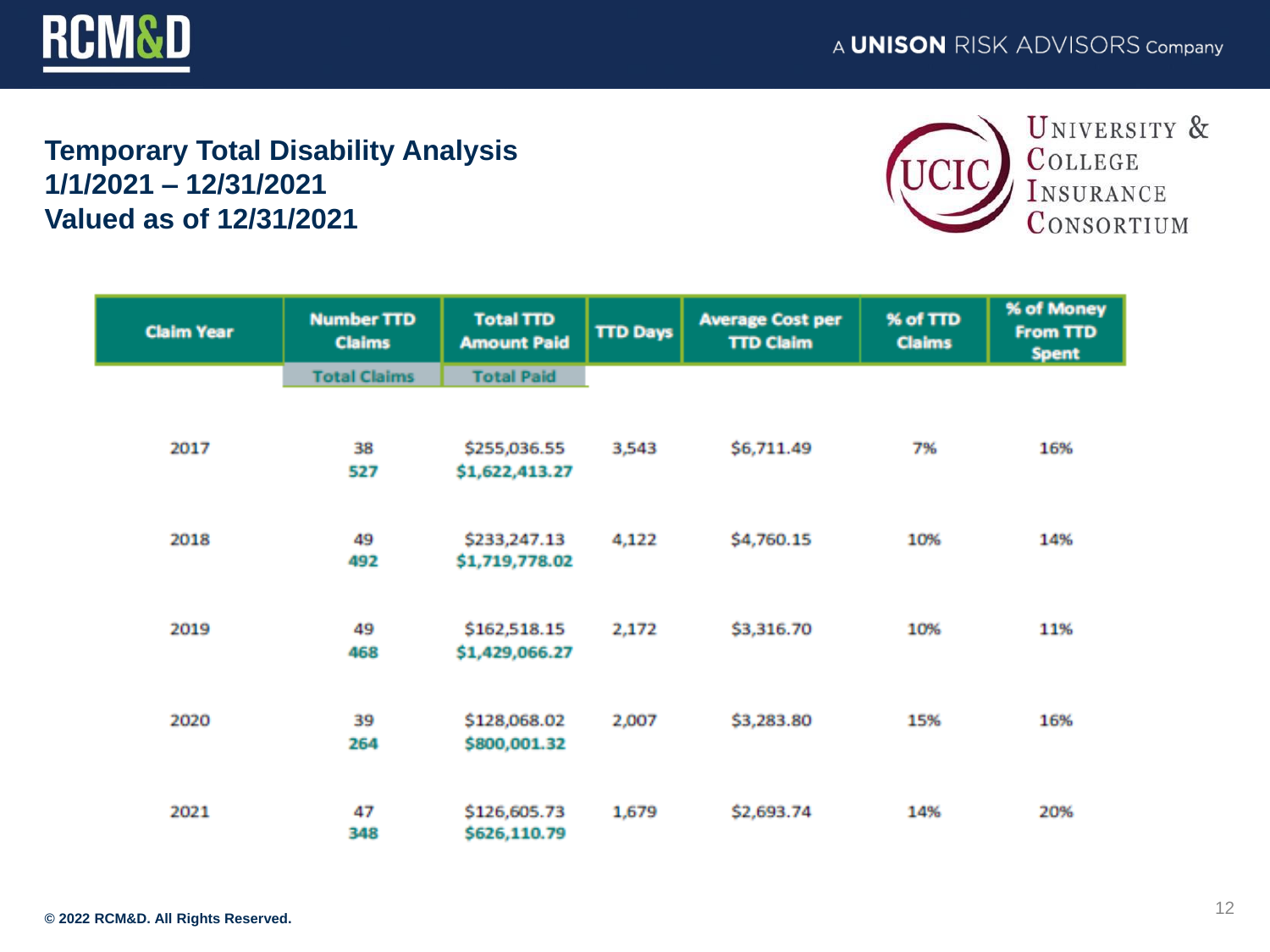

## **Risk Control**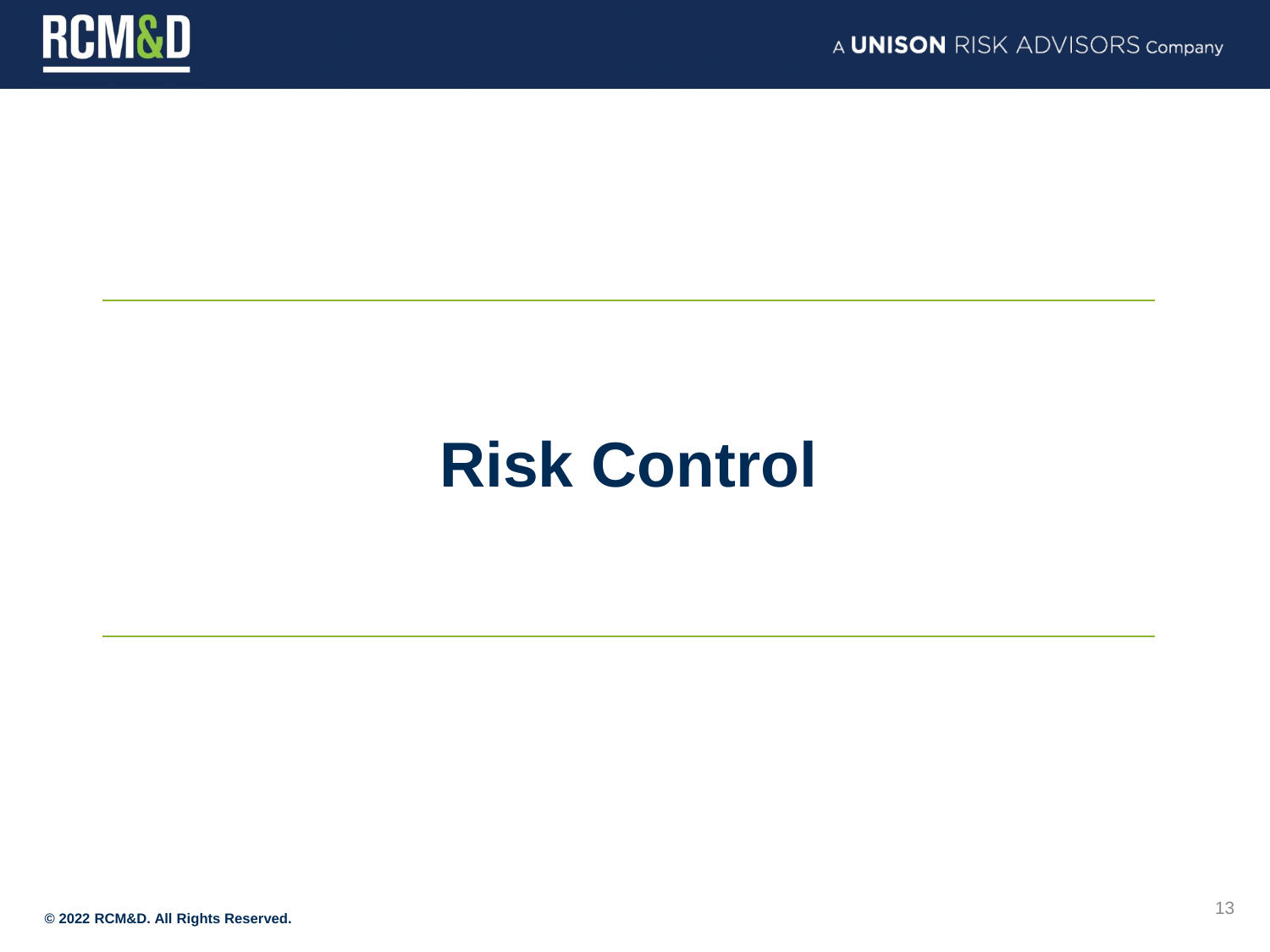

# **UCIC Injury Trends**



- » Slips, trips & falls and strains/sprains were highest frequency and severity
	- Reviewed losses by member and as a group to target causes of STFs and strains/sprains
- » Developed best practices documents specific to the education sector
	- Included general best practices, as well as input from members of creative solutions they implemented
- » Performed focused risk assessments and job hazard analyses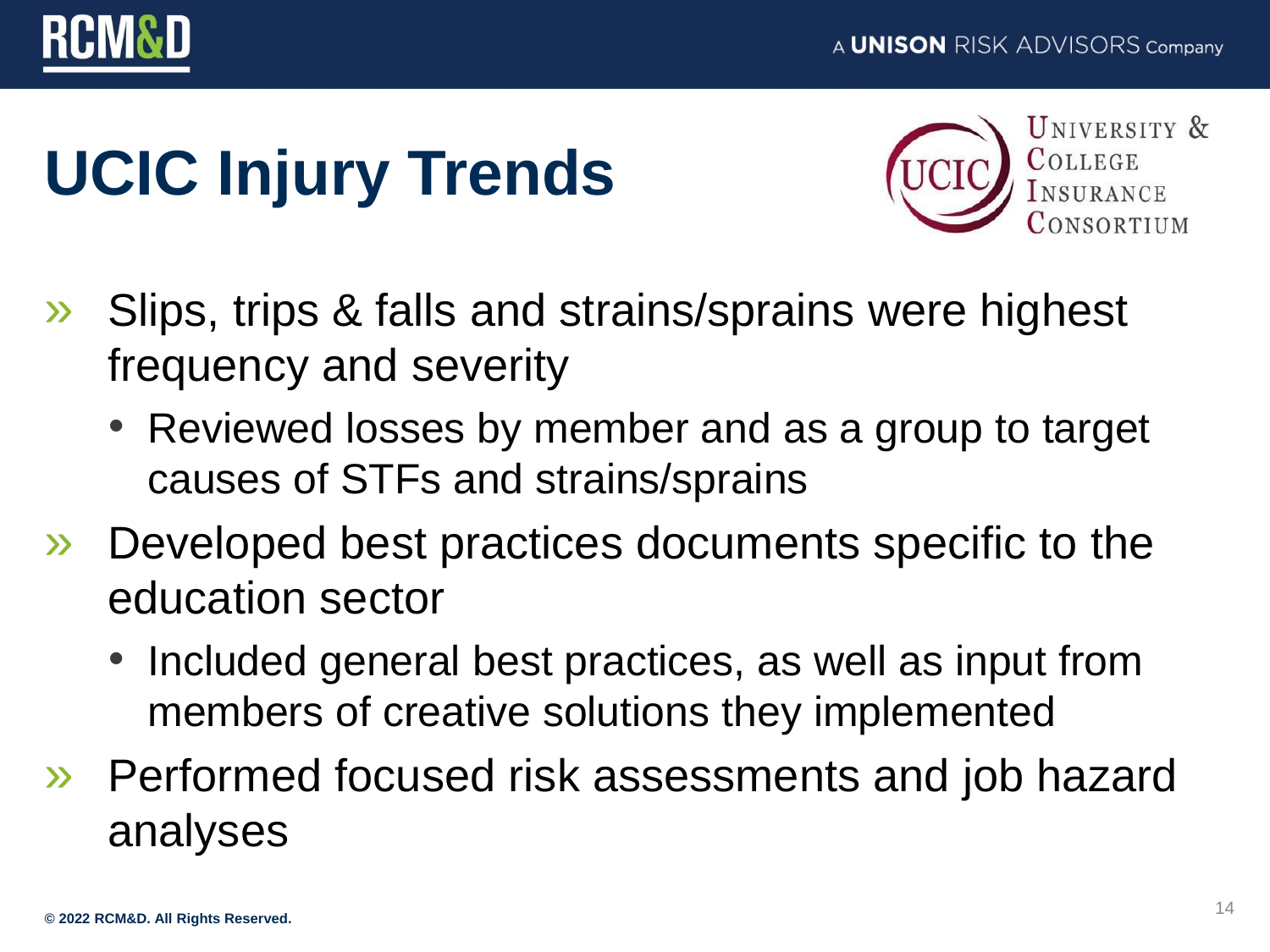

# **First Report of Injury (FROI)**



- » Began the process to implement FROI in 2015/2016 when SISCO began using Origami Risk
- » Mission:
	- Improve trending and benchmarking
	- Enhance reporting process (web-based form)
	- Reduce lag time
	- Customize workflow options
		- › Improve communication and follow-up
		- › Enhance investigation accountability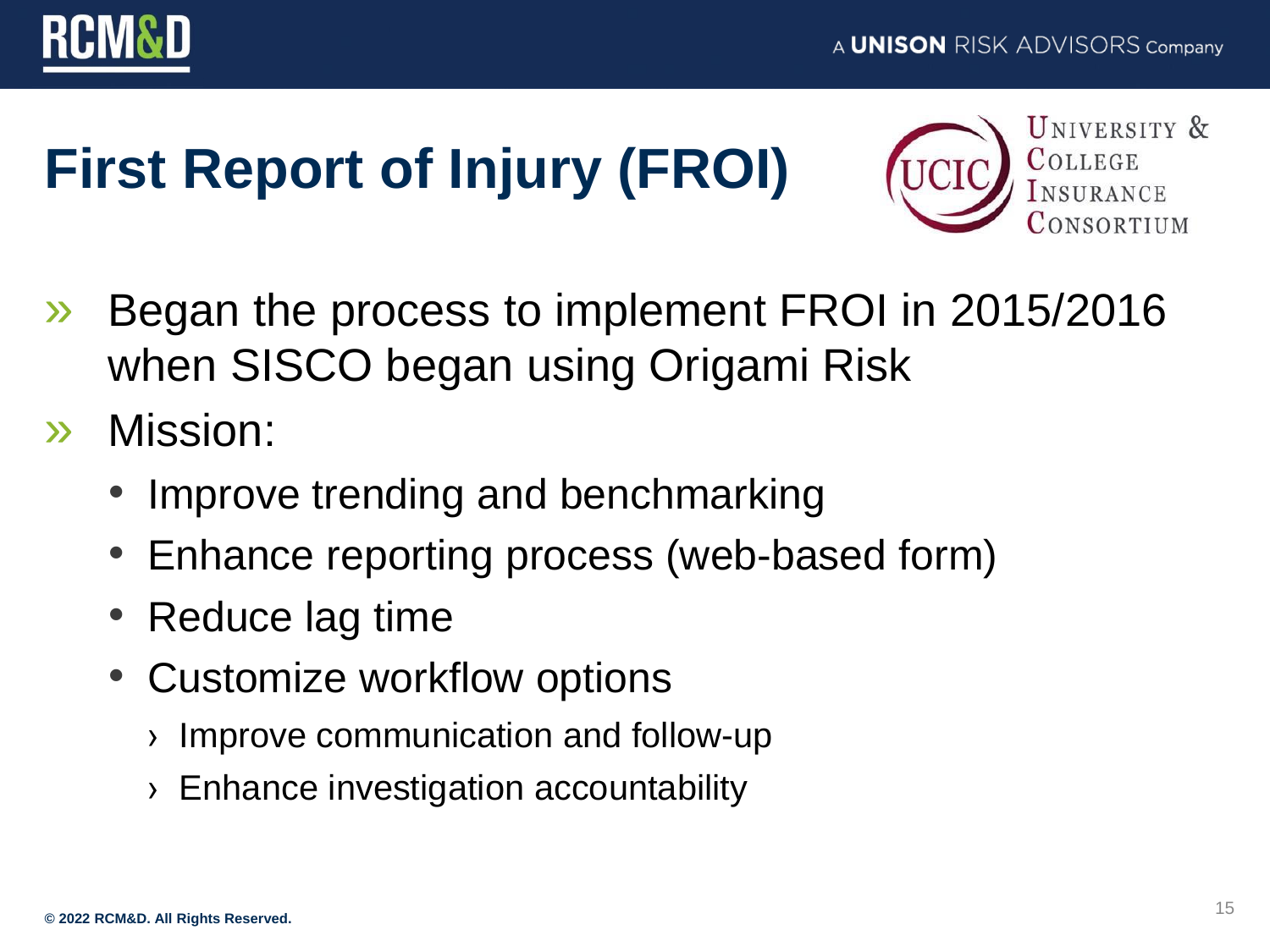

# **Case Study: Bucknell University**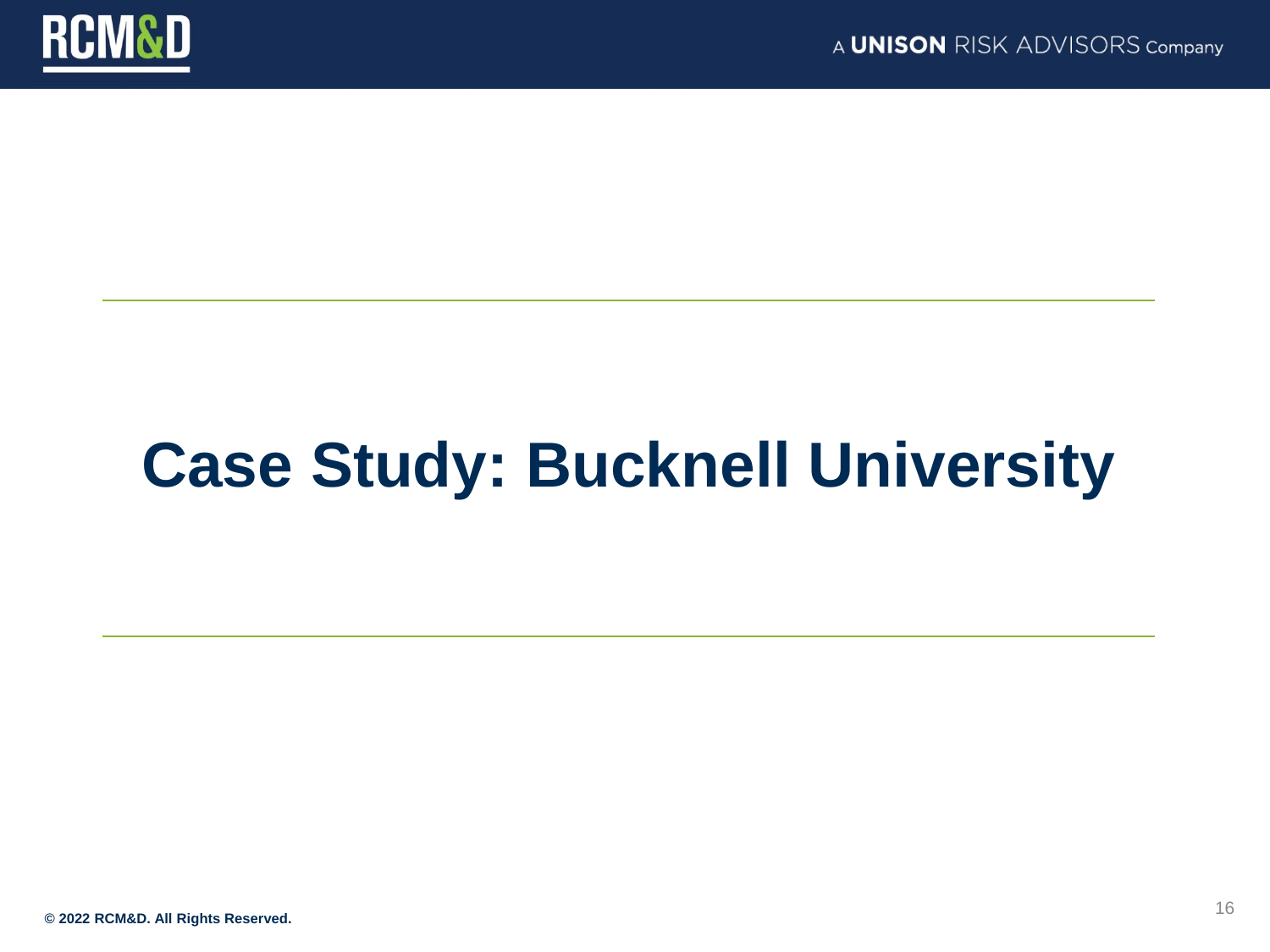

### **Post-injury management process**



- » No clear point of contact
- » Ineffective accident reporting
- » Ineffective return-to-work (RTW) program- used rarely if at all
- » Lack of training at supervisory level
- » No communication with injured about expectations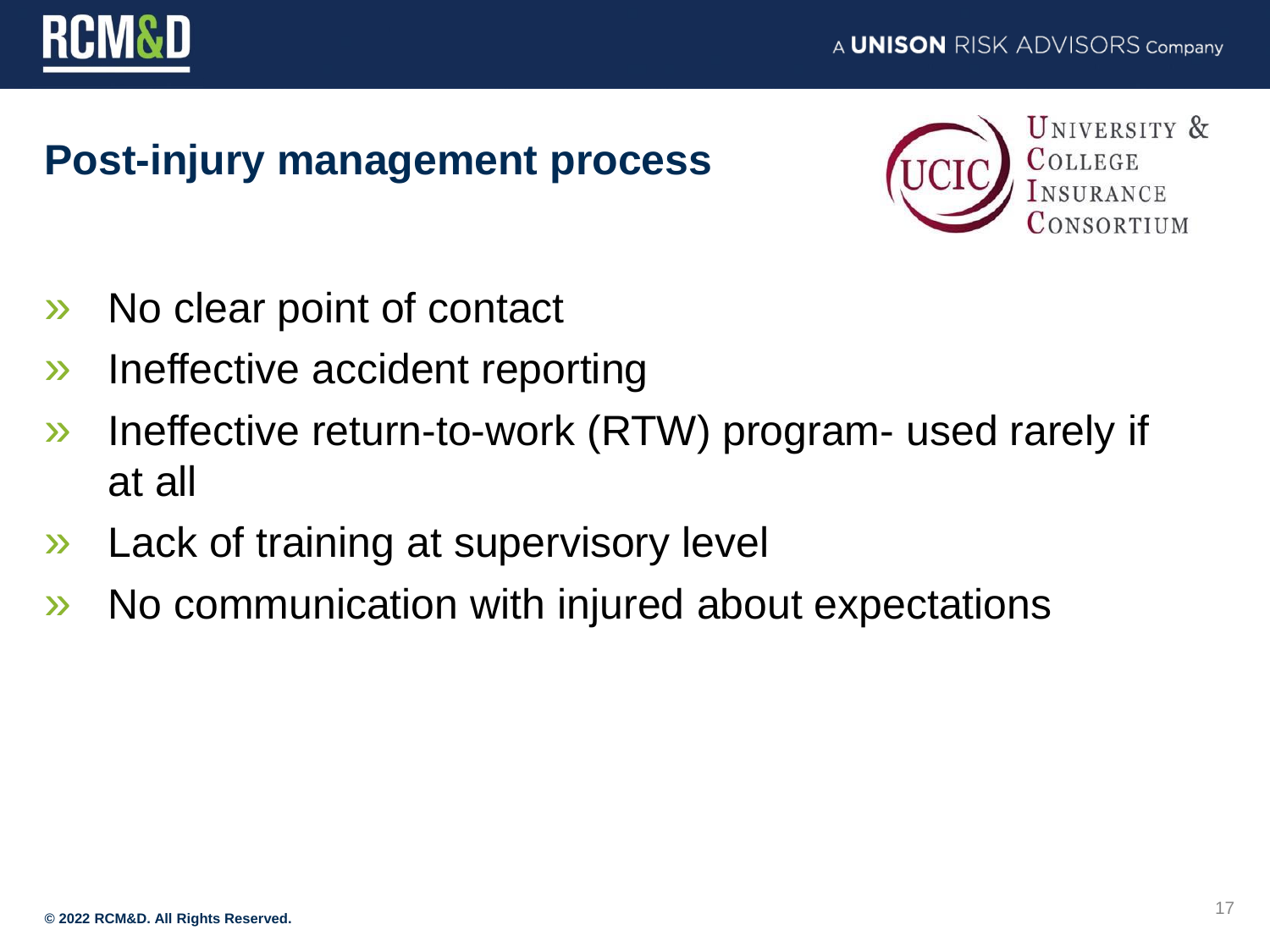

### **New post-injury management process**



- » FROI development
- » Initial contact with employee
- » Medical provider contact
- » HR contact w/supervisor and department liaison
- » Follow up with employee on RTW assignment
- » Once assignment begins continued contact with employee and supervisor
- » Supervisory Training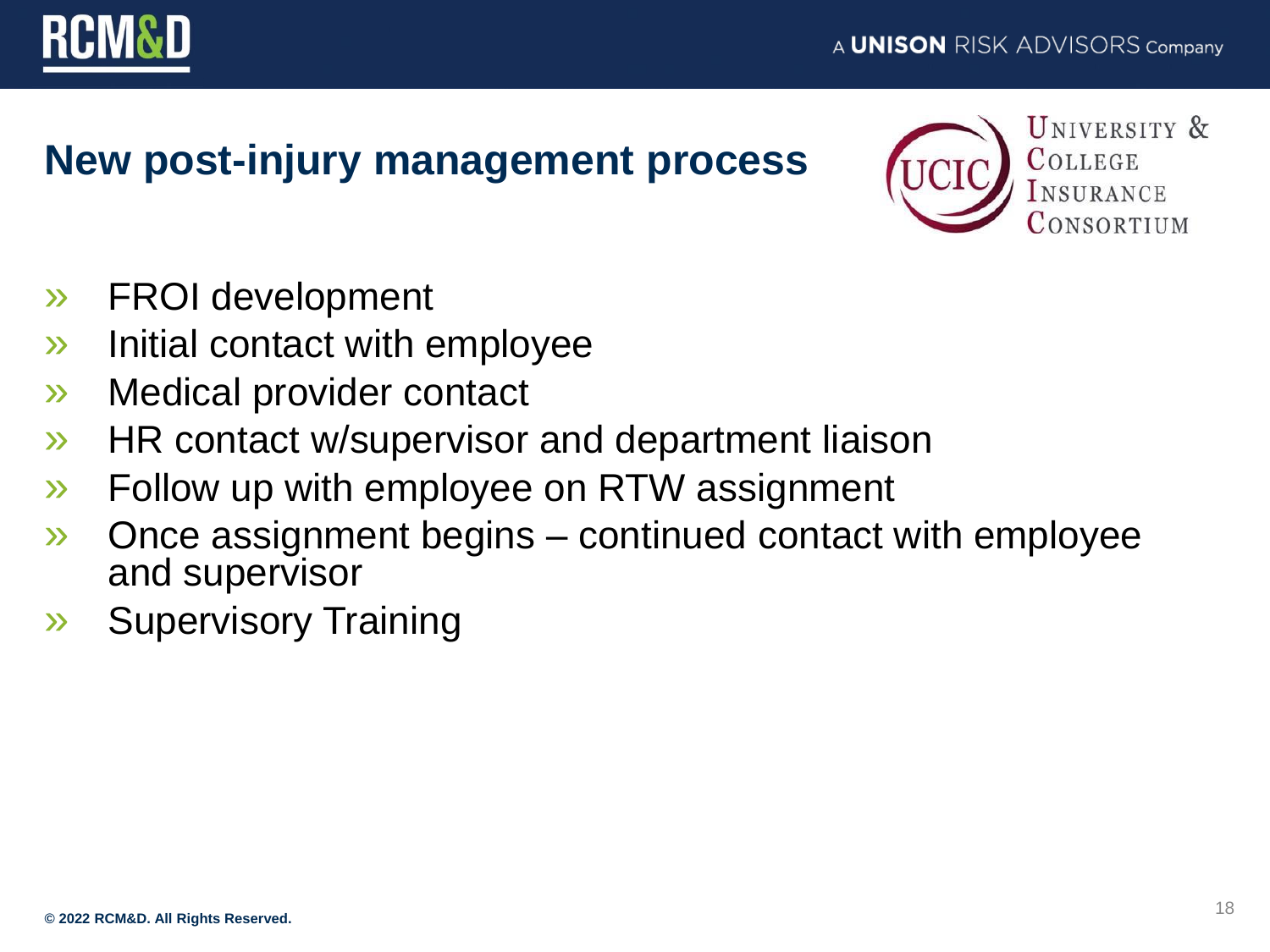

### **Return-to-Work**



- » Communication with individual departments is essential:
	- To identify potential tasks-
		- › identified with limited manual demands, able to be learned relatively quickly, performed while sedentary, and required little skill
	- To gain support from claimant, supervisor and department
- » Flexibility is key:
	- To find creative solutions, whether placing employees in home departments or placing them in alternative department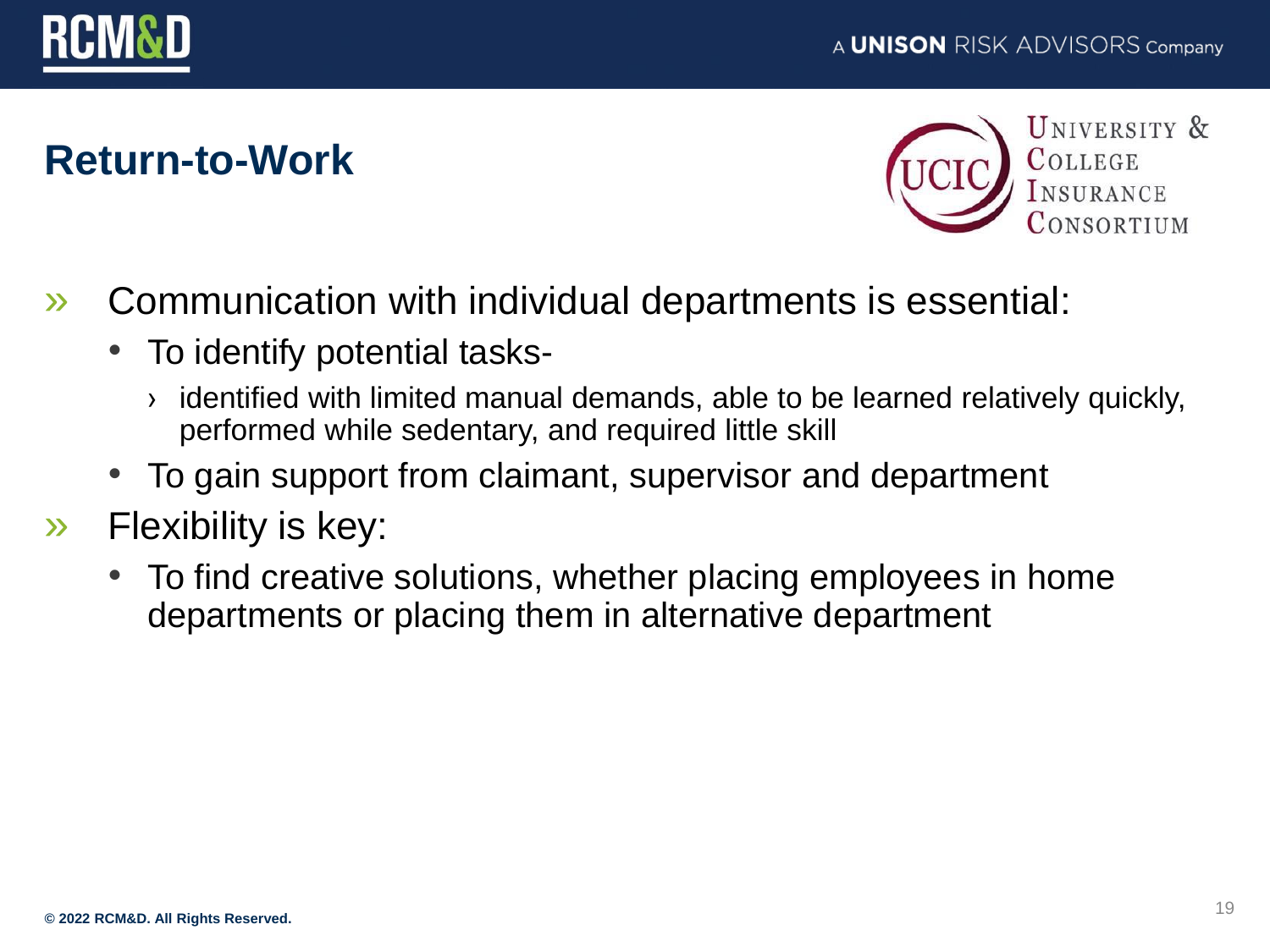

### **Results**



|               | 2018      | 2019      | 2020              | 2021      |
|---------------|-----------|-----------|-------------------|-----------|
| # Recordables | 14        | 14        | $12 \overline{ }$ | 11        |
| LWD's         | 101       | 505       | 292               | 378       |
| <b>RWD's</b>  | 204       | 493       | 311               | 506       |
| Premium       | \$569,947 | \$495,578 | \$390,452         | \$302,792 |